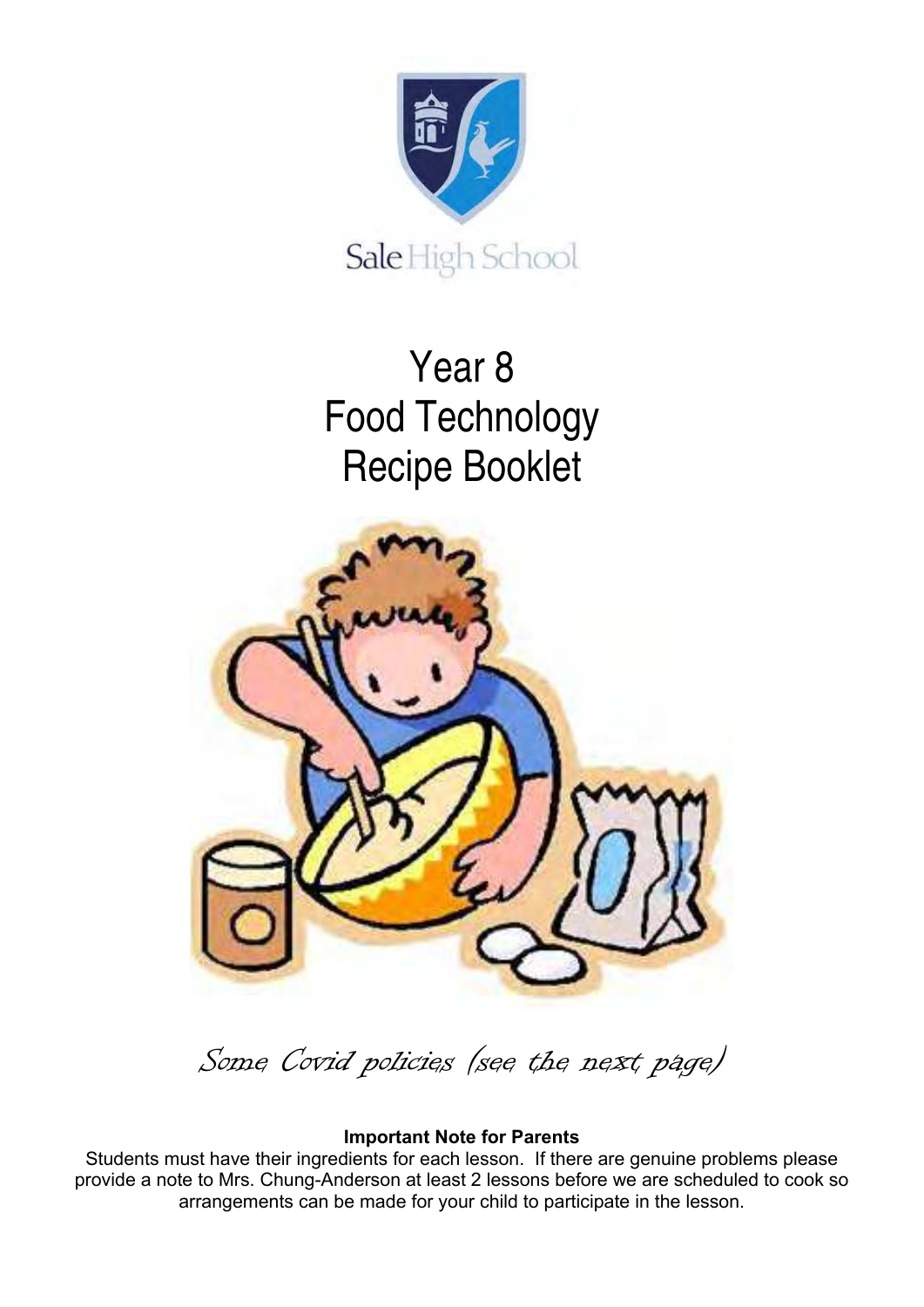**To Parents and Students:** A number of procedures are now in place at school based on covid safety guidelines to ensure students can engage in lessons safely.

Covid safety policies requiring your support:

- 1. Students will need to *have their ingredients weighed* out and labelled at home. If they can not do this (only in the case of no working scales at home) they must *label their bag with their name* and year group as well as and a note to indicate ingredients will need weighing then hand to the technician on arrival to school.
- 2. Some *ingredients may need to be prepared at home* due to limited time as a result of restrictions. Please check your recipe carefully and do the preparation **indicated in red**.
	- 3. Please *do not send in large amounts of ingredients* as we will not have time to prepare these. Please follow the recipes provided.
	- 4. *Students must collect their practical work at the end* of the school day, if the forget they must do so no later than the next day as we can not store forgotten dishes/ingredients for longer than 1 day.

5. Students will now follow a *hands up policy when moving around the room to allow for social distancing.* **Other** 

**Food hygiene and safety rules will continue to be a priority (see the next page). If you wish to find out what other covid safety procedures are in please visit the schools website under technology. Practical lessons are will be done in year bubbles and shared equipment will be deep cleaned when used between year groups. If your child has any allergies to food or cleaning solutions please inform us.**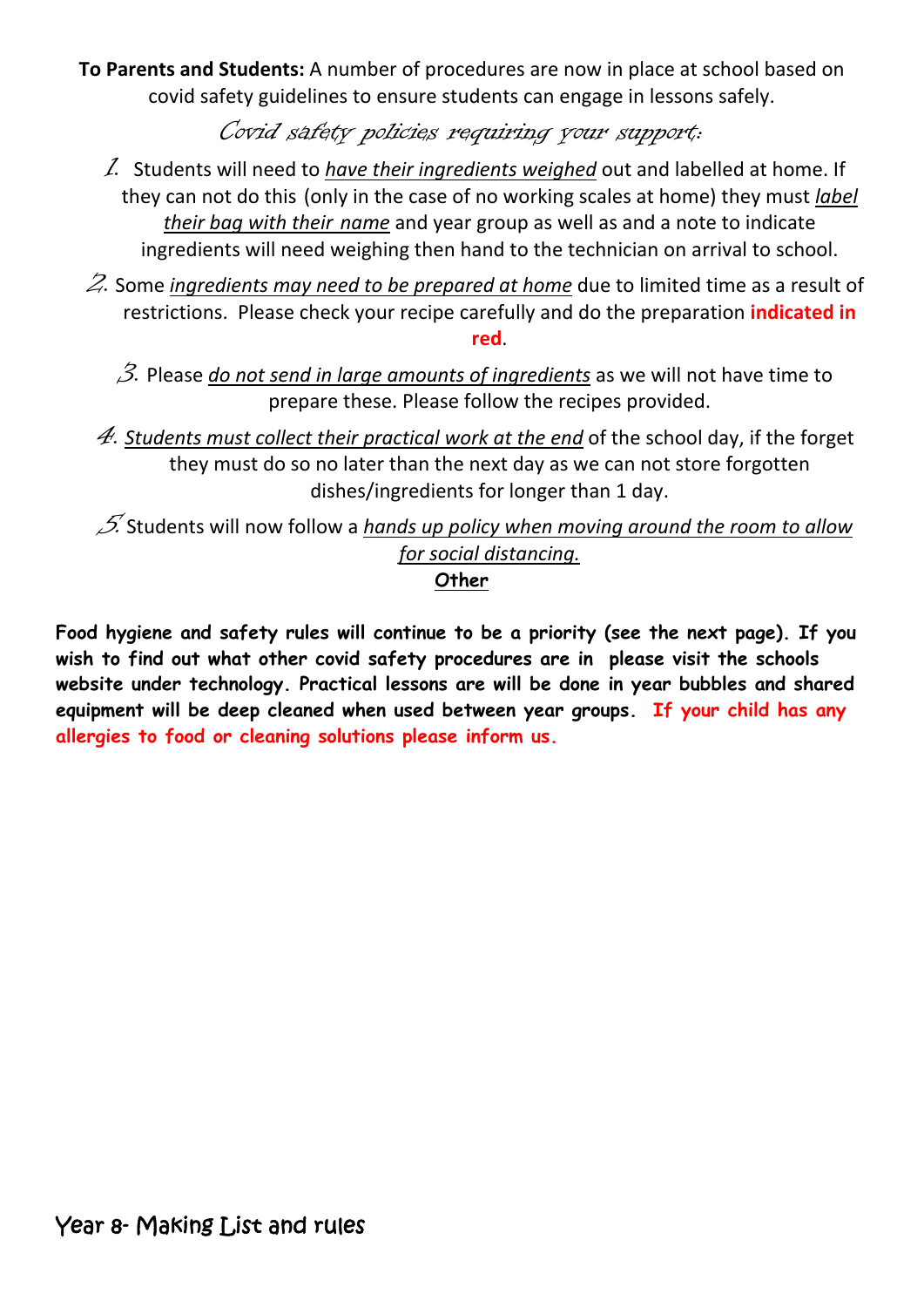Please note that you may reduce the recipe for your child if you feel this is too much but do not increase the amounts. For example you may halve the recipe. It is also a good idea to buy value line products and shop around for cheaper options. I am aware that it can be difficult to purchase ingredients, but the students enjoy making and are taught hygiene rules so these dishes can be eaten at home with the family, as a meal or part of a meal. Please encourage your child to practise what is learnt at home. **Please weigh ingredients at home. Note to Students** 

All **containers** with ingredients and for taking home finished products must be **clearly labelled with** your **Name and Form. Ingredients must also be taken to the room before registration socially distancing. You are responsible for collecting your finished product and containers after pm registration again socially distancing.** 

### Hygiene and Safety

Use hand sanitizer on entering room 14 where you will leave bags, coats and blazers at your chair.

Always roll up sleeves and wash hands before you begin following hand washing policies.

Always collect wear a clean apron from the designated class set and place this in washing basket after use.

Tie long hair back before entering the Food Tech room.

Fill sink with hot soapy water for washing up. After washing up clear drain and wash your sink.

 $\overline{\mathrm{Pick}}$ up vegetable peels that may fall on the floor and place in bin. Report any spills immediately.

Store high risk foods (meat, fish, milk cheese, cream etc) in the refrigerator on your arrival to school.

Remember not to place hot food in the refrigeration.

Set up work surface neatly with ingredients and equipment before you begin. Put away any carrier bags.

Tidy as you go and ensure that at the end all equipment used are washed dried, checked by the teacher then packed away.

**Most importantly always listen and follow instruct** 

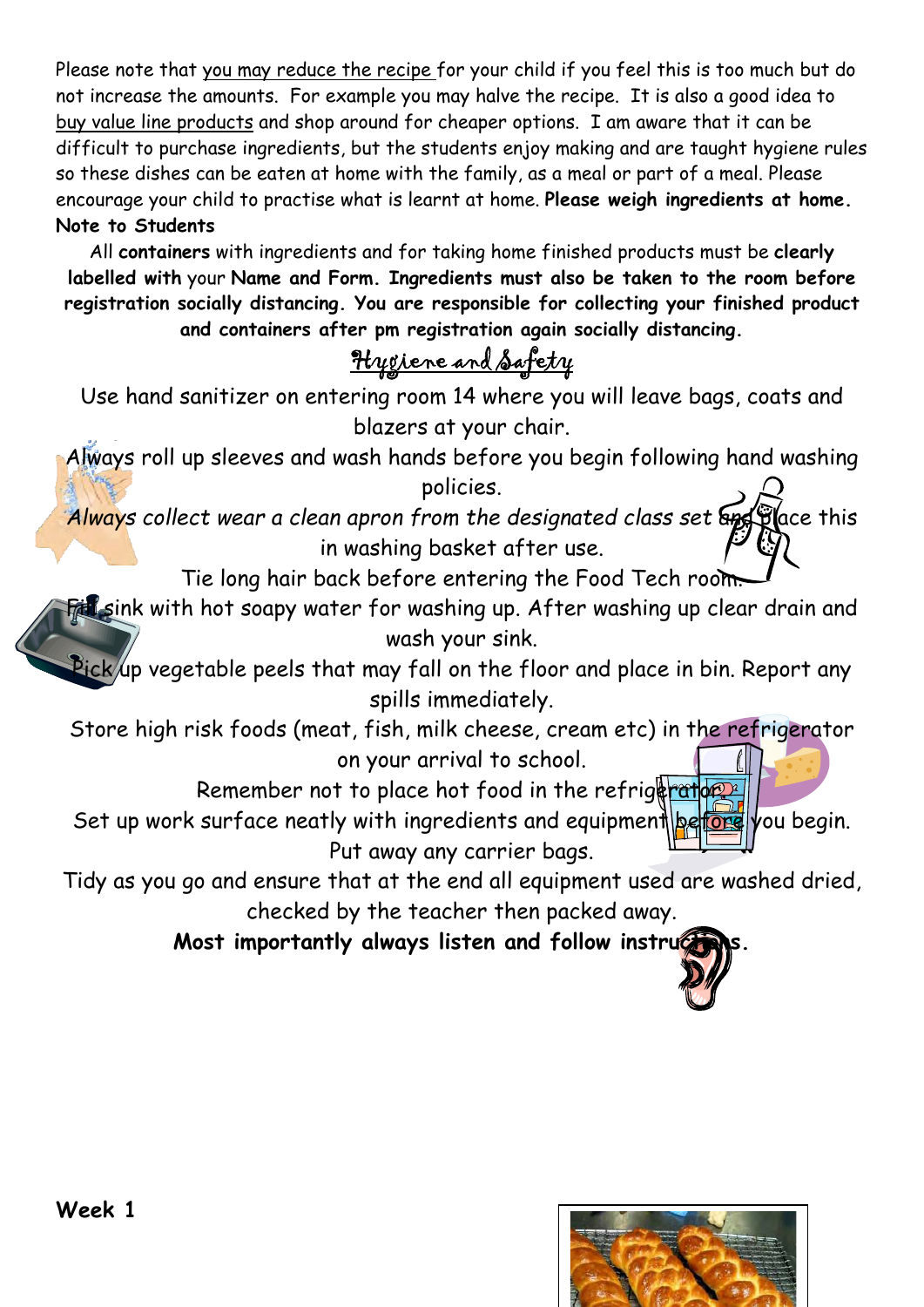#### **Savoury Bread**

150ml milk £1.50 to parent pay Food Tech contribution (contribution is for this lesson's bread ingredients and pizza base ingredients provided in school) Container with a lid

#### **Week 2**

**Ingredients** 

PLEASE NOTE: (all highlighted ingredients will be provided in school. You bring buttermilk)

250g plain wholemeal flour

250g plain white flour

1 tsp bicarbonate of soda

1 tsp salt

420ml/15fl oz buttermilk

extra flour for dusting

**Please note that we will not be cooking in Week 3 as we will be carrying out our research and design task in preparation for Week 5.**

**Week 4. Pizza** (students will make their own pizza from scratch) Bring:

Toppings of your choice which must be prepared at home.

100g cheese **grated**  Pizza sauce **Labelled container with a lid** 

**See next page**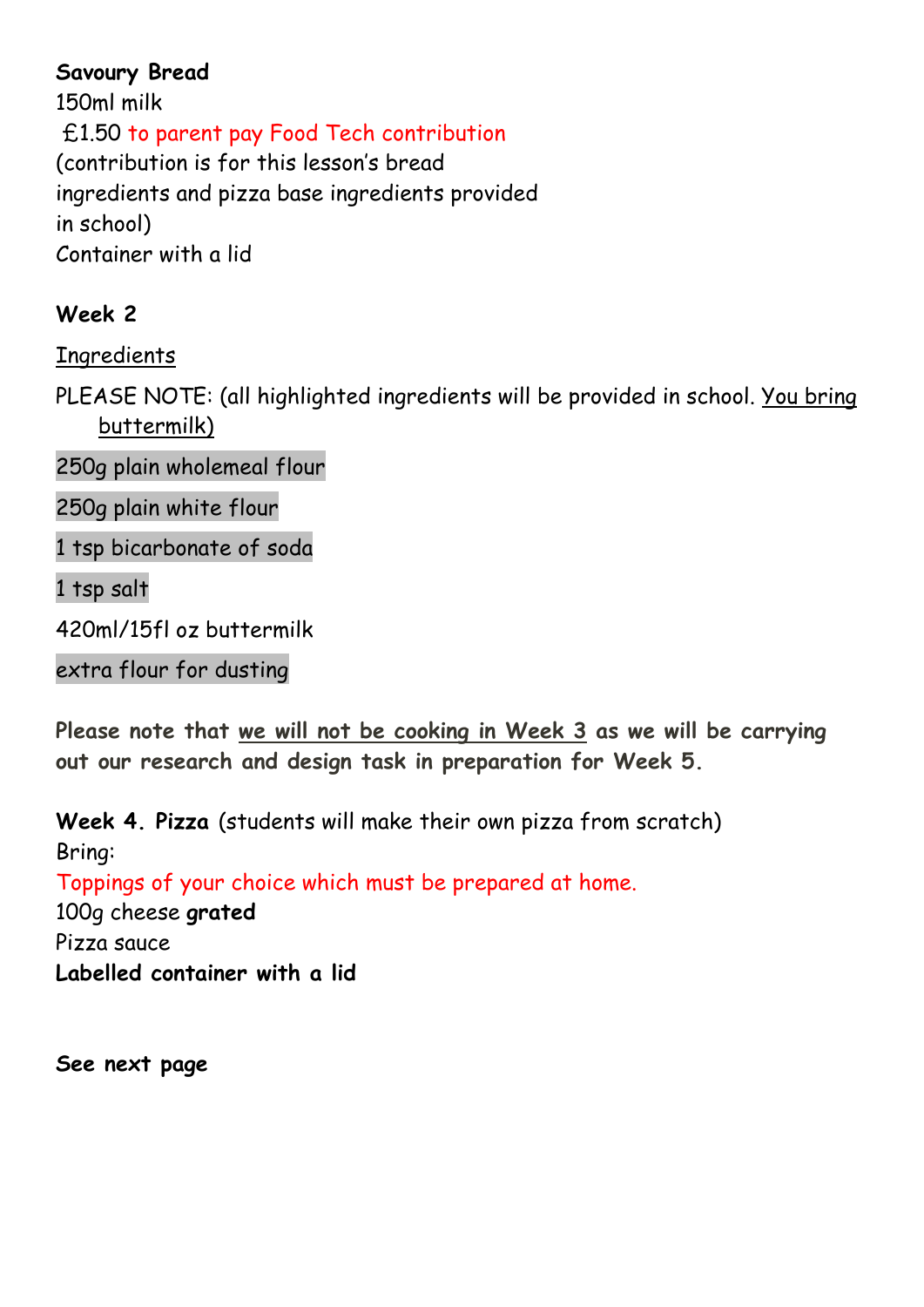#### **Week 5 Stir Fry**

1 block egg noodles 1 tbsp oil (provided at school) 1 chicken breast or quorn chicken pieces 1 pack stir fry vegetables 1 tbsp clear honey (provided at school) 1 tbsp soy sauce (provided at school) 1 tbsp toasted sesame seeds (provided at school)



#### **Container with a lid**





#### *Filling for lesson 2 (Cheese and onion tartlets)*

1 eggs | so 2eggs 1 egg yolks 50g grated cheddar cheese **(please grate at home)** 75 ml double cream thyme 1 bay leaf Pinch nutmeg provided in school

**Container with lid**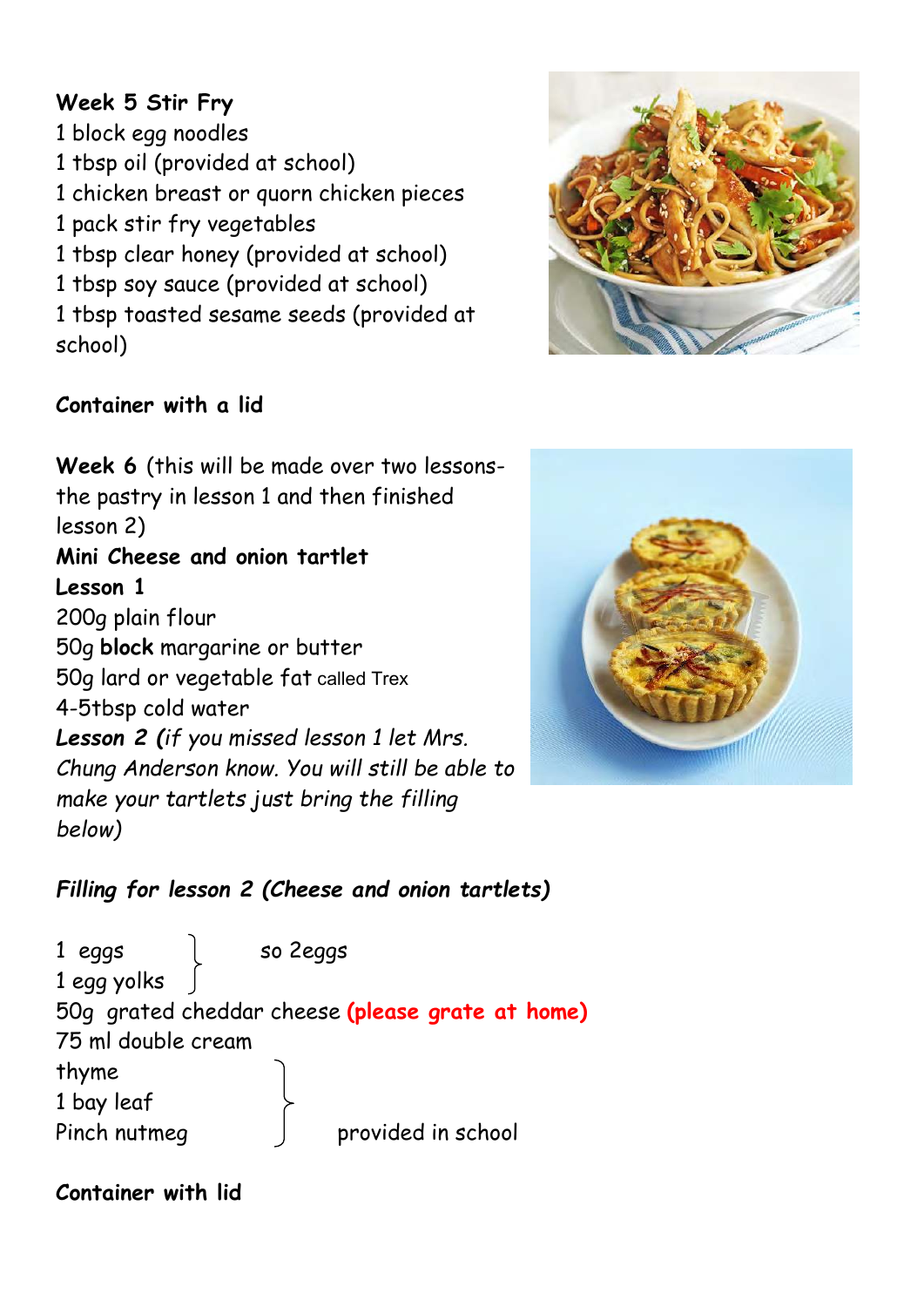#### **Method**

Place flour, pinch of salt, margarine and lard in a bowl.

Use finger tips to rub in the fat into the flour until it looks like breadcrumbs.

Add cold water a little at a time to form a dough.

Leave to rest.

Make filling by melting the 15g butter in a pan, then add the chopped onion, bay leaf and thyme.

Cover and cook slowly for 15mins and a low flame until onions are golden brown. Set aside to cool.

Flour work top and roll out the pastry. Use cutters to cut out circles and place in a bun tray.

Whisk together cream, eggs, egg yolks, nutmeg, salt and pepper.

Divide the onion mixture between cases, then pour over cram mixture. Sprinkle with cheese.

Bake for 12-15mins at 180 C or Gas 4

**Week 7 Apple Crumble** (students must bring all ingredients and a **small oven proof dish** for this)

## **The filling**

700g Cooking Apple (If you have a large oven proof dish you may want to double this recipe) 25g sugar **The Crumble topping**  110g Sugar 175g Self Raising flour 75g Block butter 15g oats Remember your **ovenproof dish or a cake tin**



#### **Week 8 Koftas**

250g minced lamb 1tsp cumin (provided at school) 1tsp ground coriander (provided at school) 1 clove garlic 1 small onion 1 red chilli (optional)